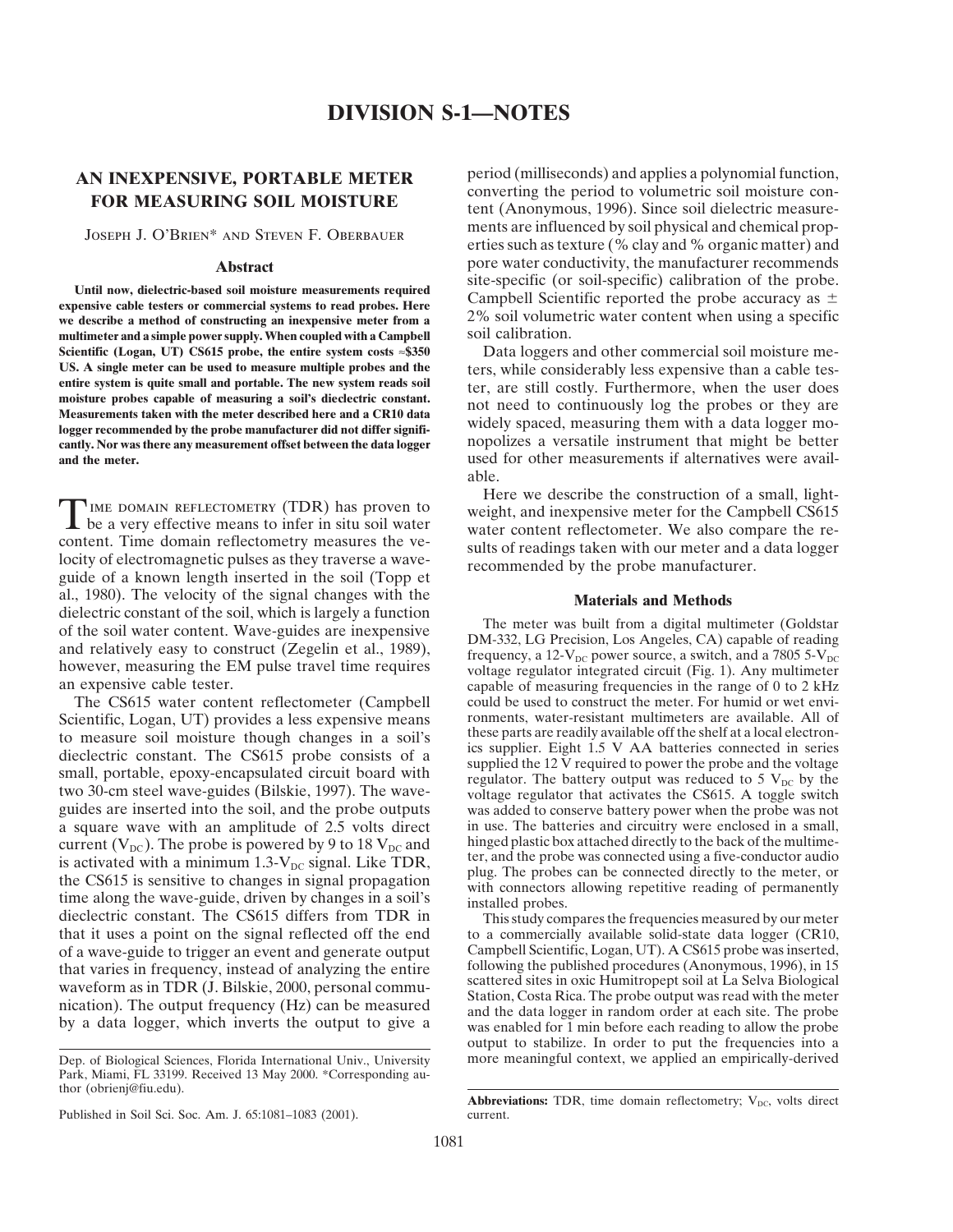# Goldstar DM-322 Digital Multimeter



**Fig. 1. Schematic diagram of the meter for the CS-615 probe. The pin numbers of the 7805 chip refer to (1) voltage in, (2) ground, and (3) voltage out.**



**Fig. 2. Correlation between probe output measured with the CR10 data logger and the portable meter.**